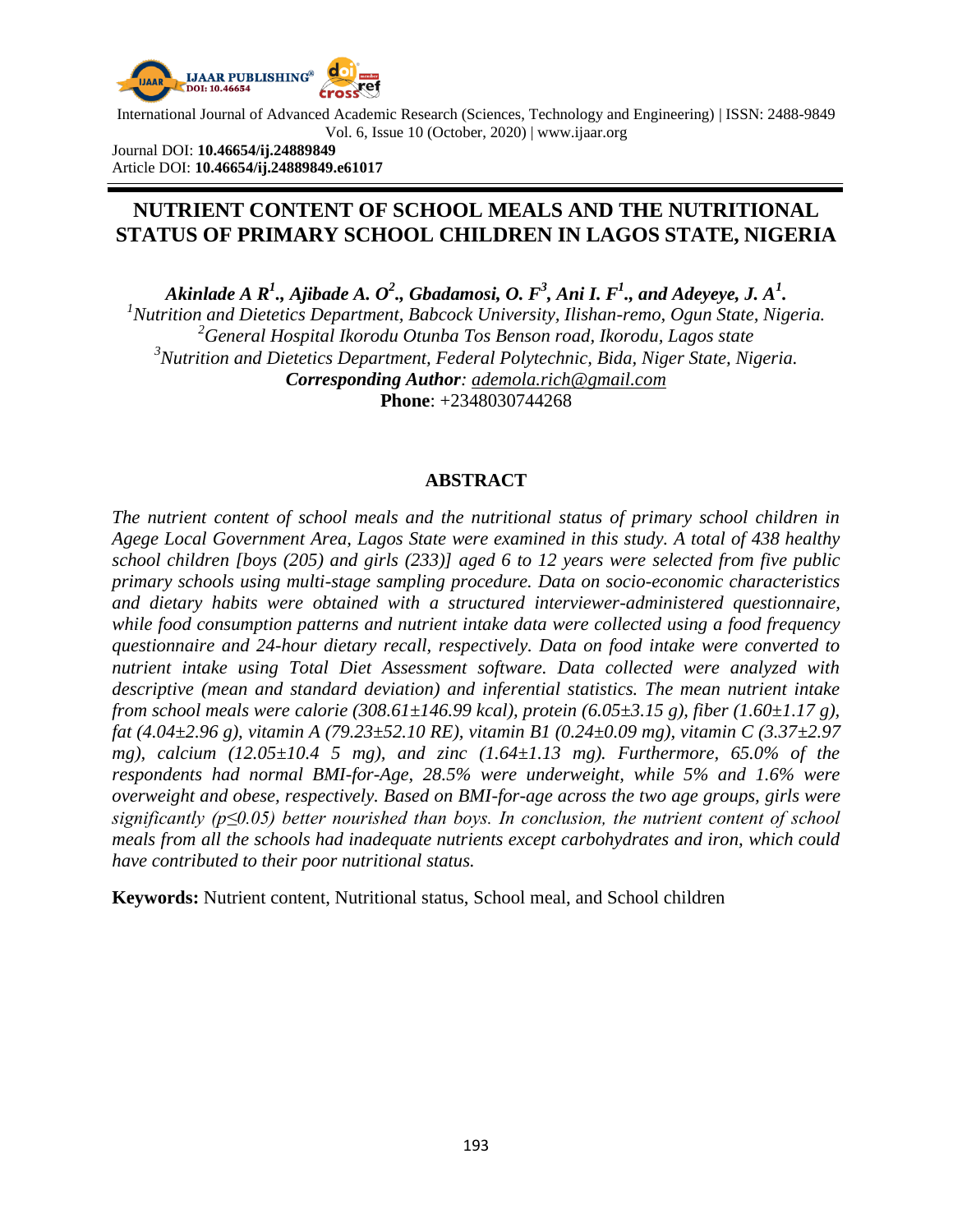Journal DOI: **10.46654/ij.24889849** Article DOI: **10.46654/ij.24889849.e61017**

# **INTRODUCTION**

Children who are malnourished are more likely to have slowed growth, delayed development, difficulty in school attendance, and may remain malnourished to adulthood (Storey et al., 2002; Abidoye et al., 2000 and Scrimshaw, 1998).

Malnutrition is a known major contributor to the total global disease burden and the possibility of these school children becoming malnourished is very high (Adamu et al., 2012). Malnutrition is said to cast long shadows, affecting close to 800 million people - 20% of all developing countries. In other words, 1 out of every 8 people in the world suffers from malnutrition (Edukugho, 2004).

The Food Consumption and Nutrition Survey in Nigeria (FCSN 2001 -2003) reveals that Nigerian children's nutritional status is very poor. The data showed that 42% of Nigerian children were stunted, 25% were underweight and 9% were wasted. 29.5% of the children under -five years of age suffer from vitamin A deficiency while over 27% were at different iron and iodine deficiency (Adebambo, 2006). According to Ejekwu et al. (2012), the prevalence of stunting, underweight and wasting in Nigeria was 27.7%, 29.9% and 25.5% respectively among school age children in South-East and 44.8%, 43.1% while Olanipekun et al. (2012) report indicated the prevalence to be 41.1% among boys in public primary schools in the South-West. About 30% of school children had low body mass index for age in Nigeria (FMOH; 2006).

The effect of malnutrition on school children cannot be over emphasized because children who are malnourished are more likely to have delayed learning process, slowed growth, delayed development, reduced adult size, reduced work capability, difficulty in school attendance and they may remain malnourished to adulthood, which in turn impacts on economic productivity at the national level (Abidoye, et al., 2000). If not solved by good nutrients intake supplied by adequate diet from foods of both plant and animal origin that supplies essential nutrients and these nutrients taken in the right quantity, can cause ill-health and even death.

The current regulation required that one-third of the Recommended Dietary Allowance (RDA) for protein, vitamin A, vitamin C, Iron, Calcium and calorie be provided from the school meal (USDA, 2005; SACN, 2009).

There is a dearth of Information on the nutrient content of school children meals and their nutritional status in Nigeria. Since children's diet may influence their lives in many ways, it is therefore important to evaluate the nutrient content of public primary school children and assess their nutritional status, which is the aim of this study using Agege Local Government Area as a case study. Furthermore, looking at the portion size and the cost of the pupils' meals with their food intake.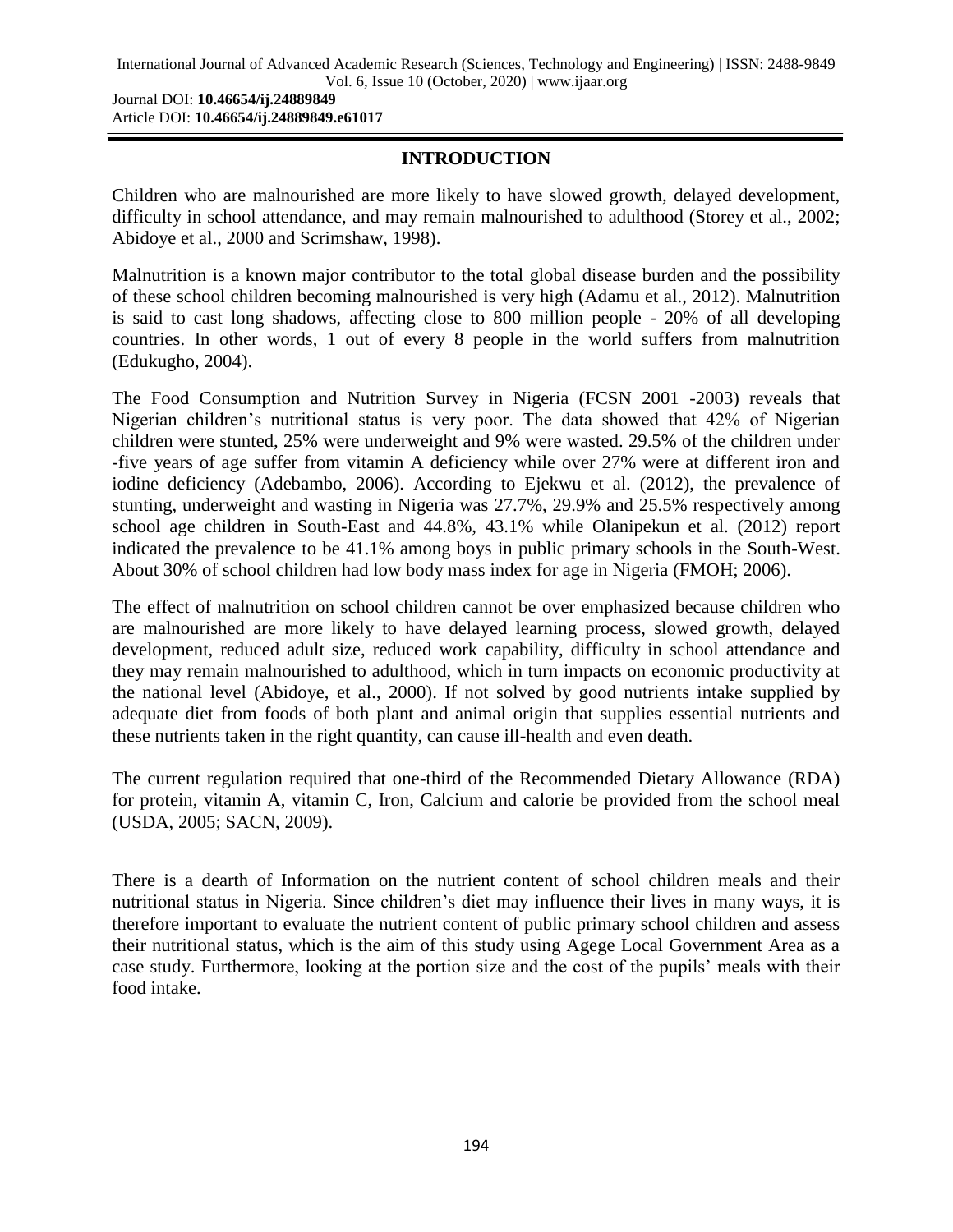# **METHODOLOGY**

## **Study design**

The study was descriptive and cross-sectional. School children were selected randomly from 50 public primary schools in Agege Local Government Area, Lagos. The study was carried out in 2012/2013 academic session.

# **Study population**

The study populations are primary school age children between ages 6 to 12 years attending Government primary schools in Agege, Lagos. Lagos state has a population of 17,552,942, out of which Agege L.G.A. with a population of 459,939, and children constitute 45% of the population (206, 972.55).

# **Sample Size and Sampling Technique**

Sample Size was determined to be 399 using the formula of Yamene (1967) by random sampling technique

$$
n=\frac{N}{1+N(\mathbf{e})^2}
$$

 $n =$  Sample size

- $N =$  Population size and
- e = Level of precision

 $n = 206,972.55$  $n = \frac{206,972.55}{1 + 206,972.55(0.05)^2}$ 

n= 399

The less variable (more homogeneous) a population is, the smaller the sample size (Glenn, 2012). In the end, a total of 438 respondents were used.

### **Sampling Procedure**

Multi-stage random sampling was used to select 438 Pupils aged 6-12 years in public primary class (1-6). There are fifty (50) public primary schools in Agege Local Government Area, sub divided into five (5) zones. One school was randomly selected from each of the 5 zones. Lists of schools obtained from Lagos State Ministry of Education were assigned a number from 001 separately in ascending order. Thereafter, the schools were selected according to a random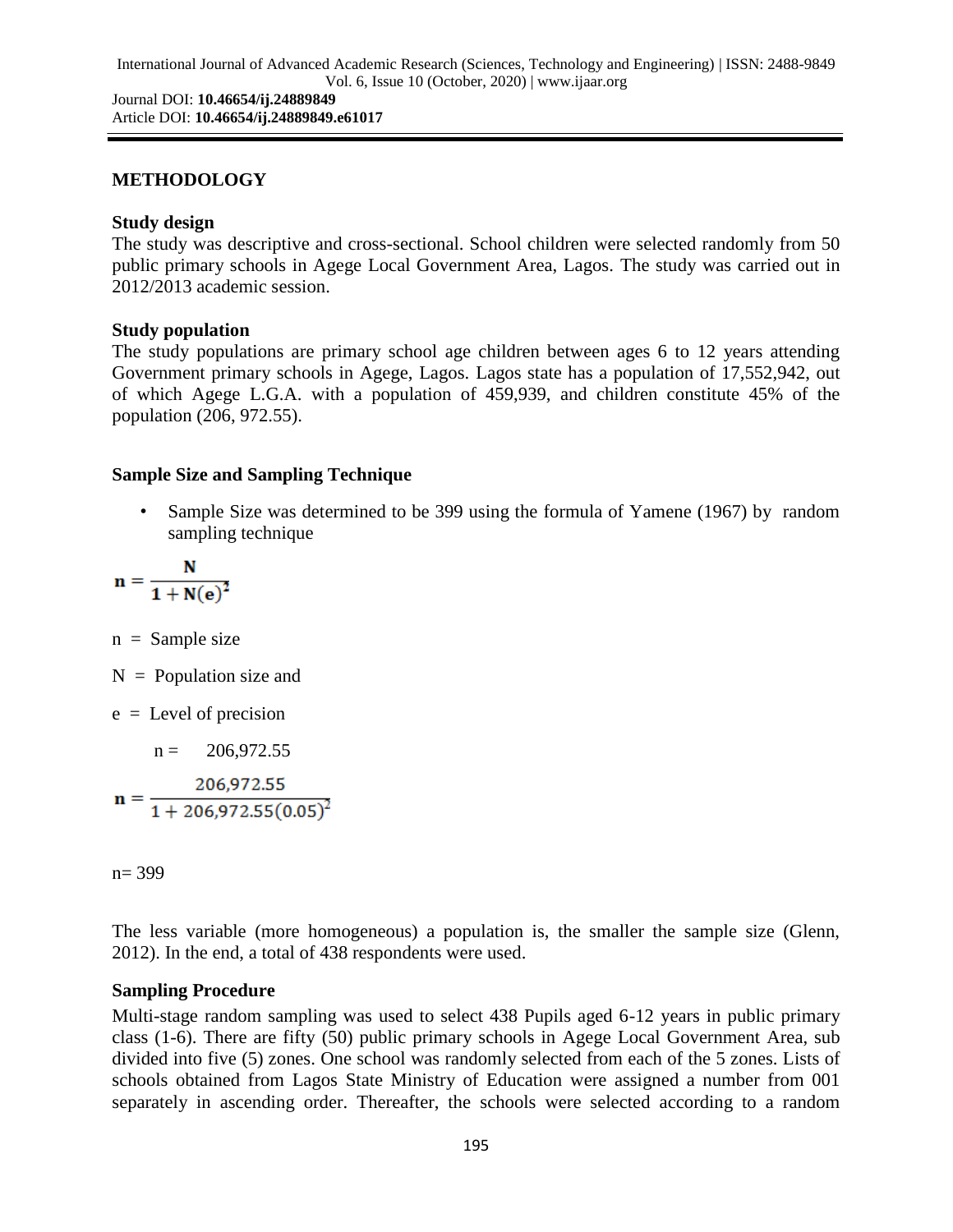number table. Schools were sampled using a simple random sampling technique, while systematic random sampling was used to select the pupils from the school register, ensuring that respondents were given an equal chance of being selected.

# **Method of Data Collection**

A structured self-administered questionnaire designed in English was used to obtain information from four hundred and thirty-eight (438) respondents. The questionnaire was used to generate information with the specific objectives of the study in view. The questionnaire has five (5) sections and was sectionalised as follows: personal data; Socio demographic and economic characteristics of the respondent parents; Dietary habit and food intake pattern; Direct weighing of school meals consumed; Anthropometric measurements; and Physical observation of the children.

# **Data analysis**

The data was scrutinized, cleaned, and then entered into the computer for analysis using SPSS, Window version 16.0 and Epi Info (TM) 3.5.1. The data generated were analyzed using descriptive statistics such as means, standard deviations, percentages, and frequencies of participant's characteristics; anthropometrical test measurements were computed and provided for each age and gender. The differences between male and female pupils were determined using students t-test. Pearson's chi-square test was used to test the existence of a significant association between categories of nutritional status (BMI-for-Age) and socio-economic characteristics.

# **RESULTS**

### **Socio Demographic characteristics of the Respondents parents**

Table 1 showed the personal information of the pupils' sex and age. Female respondents constituted the highest percentage being 53.2% while male constituted 46.8%. Pupil's age were between 6-12 years, 6-8 year old pupils had 62.8% while 9-12 year old were 37.2%.

|            | <b>Frequency</b> | <b>Percentage</b> |  |
|------------|------------------|-------------------|--|
| <b>Sex</b> |                  |                   |  |
| Male       | 205              | 46.8              |  |
| Female     | 233              | 53.2              |  |
| Total      | 438              | 100.0             |  |
| Age(years) |                  |                   |  |
| $6 - 8$    | 273              | 62.8              |  |
| $9-12$     | 163              | 37.2              |  |
| Total      | 438              | 100.0             |  |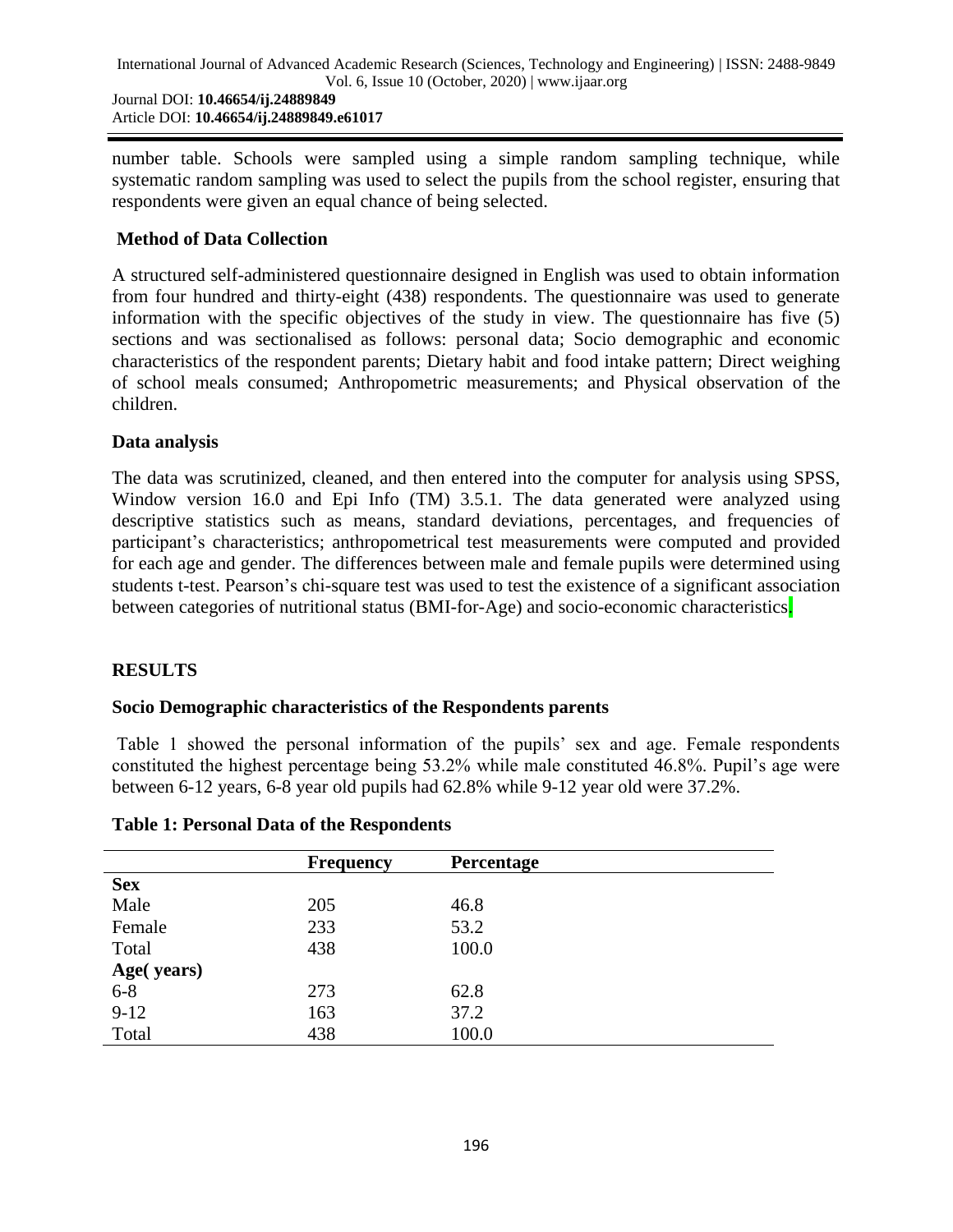Table 2 showed the pupils' fathers educational level, which revealed that 15.8% had no formal education, while 40.6% had primary education, 41.3% had secondary education, and 2.3% had tertiary education. Mother's educational level showed that 29.7% had no formal education, 42.9% had primary education, 26.0% had secondary education, and 1.4% had tertiary education. The respondents' fathers' occupation showed that 7.3% of them were civil servants, 26.3% were artisan, while 3.2% of the respondents' mother were civil servants and 58.7% of the respondents' mothers were petty trader. Majority of the respondents' household sizes were between 5-8 people, while 1.4% of the respondents had household size of over 17 people.

|                                  | <b>Frequency</b> | Percentage |
|----------------------------------|------------------|------------|
| <b>Education level of Father</b> |                  |            |
| No formal education              | 69               | 15.8       |
| Primary education                | 178              | 40.6       |
| Secondary education              | 181              | 41.3       |
| Tertiary education               | 10               | 2.3        |
| Total                            | 438              | 100.0      |
| <b>Education level of Mother</b> |                  |            |
| No formal education              | 130              | 29.7       |
| Primary education                | 188              | 42.9       |
| Secondary education              | 114              | 26         |
| Tertiary education               | 6                | 1.4        |
| Total                            | 438              | 100.0      |
| <b>Occupation of Father</b>      |                  |            |
| Petty trader                     | 87               | 19.7       |
| Artisan                          | 115              | 26.3       |
| Transporter                      | 64               | 14.6       |
| Civil servant                    | 32               | 7.3        |
| Total                            | 438              | 100.0      |
| <b>Occupation of Mother</b>      |                  |            |
| Petty trader                     | 257              | 58.7       |
| Artisan                          | 57               | 13         |
| Housewife                        | 93               | 21.2       |
| Civil servant                    | 14               | 3.2        |
| Total                            | 438              | 100.0      |
| <b>Household size</b>            |                  |            |
| $1-4$                            | 41               | 9.4        |
| $5 - 8$                          | 337              | 76.9       |
| $9 - 12$                         | 47               | 10.7       |
| $13 - 16$                        | $\overline{7}$   | 1.6        |
| 17 and above                     | 6                | 1.4        |
| Total                            | 438              | 100.0      |
| Living with parent               |                  |            |

### **Table 2: Socioeconomic and Demographic Characteristics of the Respondents Parents**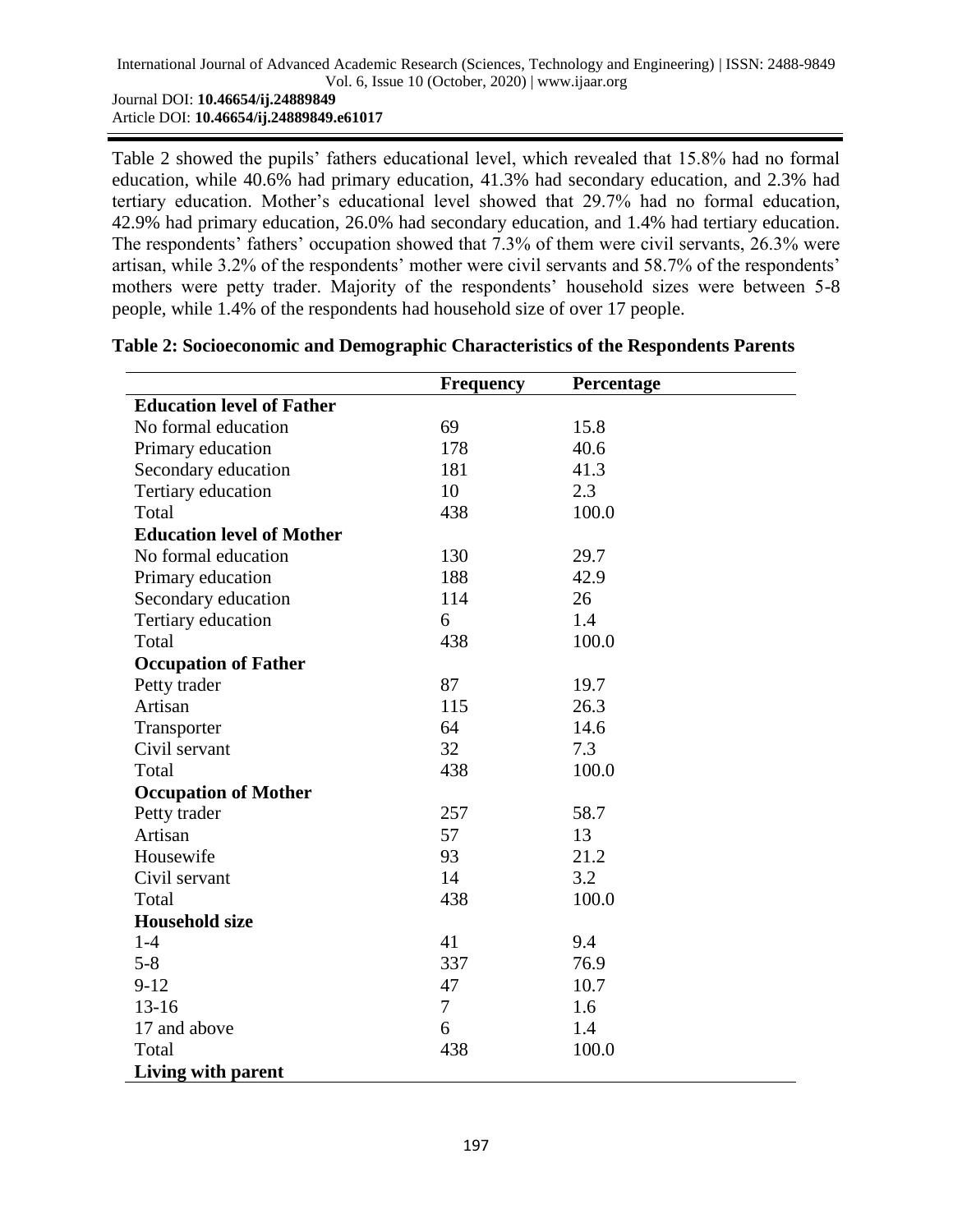Journal DOI: **10.46654/ij.24889849** Article DOI: **10.46654/ij.24889849.e61017**

|                    | 403       | 92  |  |
|--------------------|-----------|-----|--|
| Yes<br>No<br>Total |           | v   |  |
|                    | 35<br>438 | 100 |  |

#### **Mean Calorie and Nutrient Intake of Respondents based on Sex and Age**

Table 3 showed the daily nutrient intake of respondents in comparison with FAO/WHO 2002 Recommended Daily Allowance of nutrients using 24-hour dietary recall. In the energy section, the mean value of both female and male aged 6-8 years were 1006.93±454.13 kcal and 1039.39±500.43 kcal were less than the RDA by 25.76%, while aged 9-12 years was 981.48±284.94 kcal for both male and female. Carbohydrate mean intakes of the respondents were above the RDA by 24.18% and 15.40%, for both female and male, while Fat, fibre, and B vitamins mean intakes were below RDA for both sex and age.

|                                  | $MEAN \pm SD$         |            |                   | $MEAN \pm SD$         |            |                   |
|----------------------------------|-----------------------|------------|-------------------|-----------------------|------------|-------------------|
| <b>NUTRIENT</b>                  | <b>Female</b>         | <b>RDA</b> | <b>RDA</b><br>(%) | male                  | <b>RDA</b> | <b>RDA</b><br>(%) |
|                                  | $(6-8 \text{ years})$ |            |                   | $(6-8 \text{ years})$ |            |                   |
|                                  | Mean $\pm$ SD         |            |                   | Mean $\pm$ SD         |            |                   |
| Calorie<br>(kcal)                | 1006.93±454.13        | 1200       | 83.91             | 1039.39±500.43        | 1400       | 74.24             |
| Protein $(g)$                    | $26.07 \pm 14.00$     | 19         | 137.21            | $27.67 \pm 16.55$     | 19         | 145.6             |
| Carbohydrate<br>(g)              | $161.44 \pm 58.94$    | 130        | 124.18            | $150.04\pm44.60$      | 130        | 115.4             |
| Fiber $(g)$                      | $3.19 \pm 1.16$       | 17         | 18.76             | $4.79 \pm 2.87$       | 20         | 23.93             |
| Fat $(g)$                        | $15.41 \pm 12.72$     | 30         | 51.37             | $16.95 \pm 14.4$      | 30         | 56.5              |
| Vitamin<br>$\mathsf{A}$<br>(RE)  | $302.4 \pm 266.9$     | 400        | 75.6              | $332.3 \pm 281.14$    | 400        | 83.0              |
| Vitamin<br>$\mathcal{C}$<br>(mg) | $1.85 \pm 0.53$       | 25         | 7.4               | $1.31 \pm 0.69$       | 25         | 5.24              |
| Folate (mcg)                     | 133.89±111.85         | 200        | 66.95             | 115.19±107.86         | 200        | 57.6              |
| Vitamin                          | $0.50 \pm 0.28$       | 0.6        | 83.3              | $0.45 \pm 0.22$       | 0.6        | 75.0              |

| TABLE 3: Mean Nutrient Intake of Respondents Based On Sex and Age |  |  |  |
|-------------------------------------------------------------------|--|--|--|
|                                                                   |  |  |  |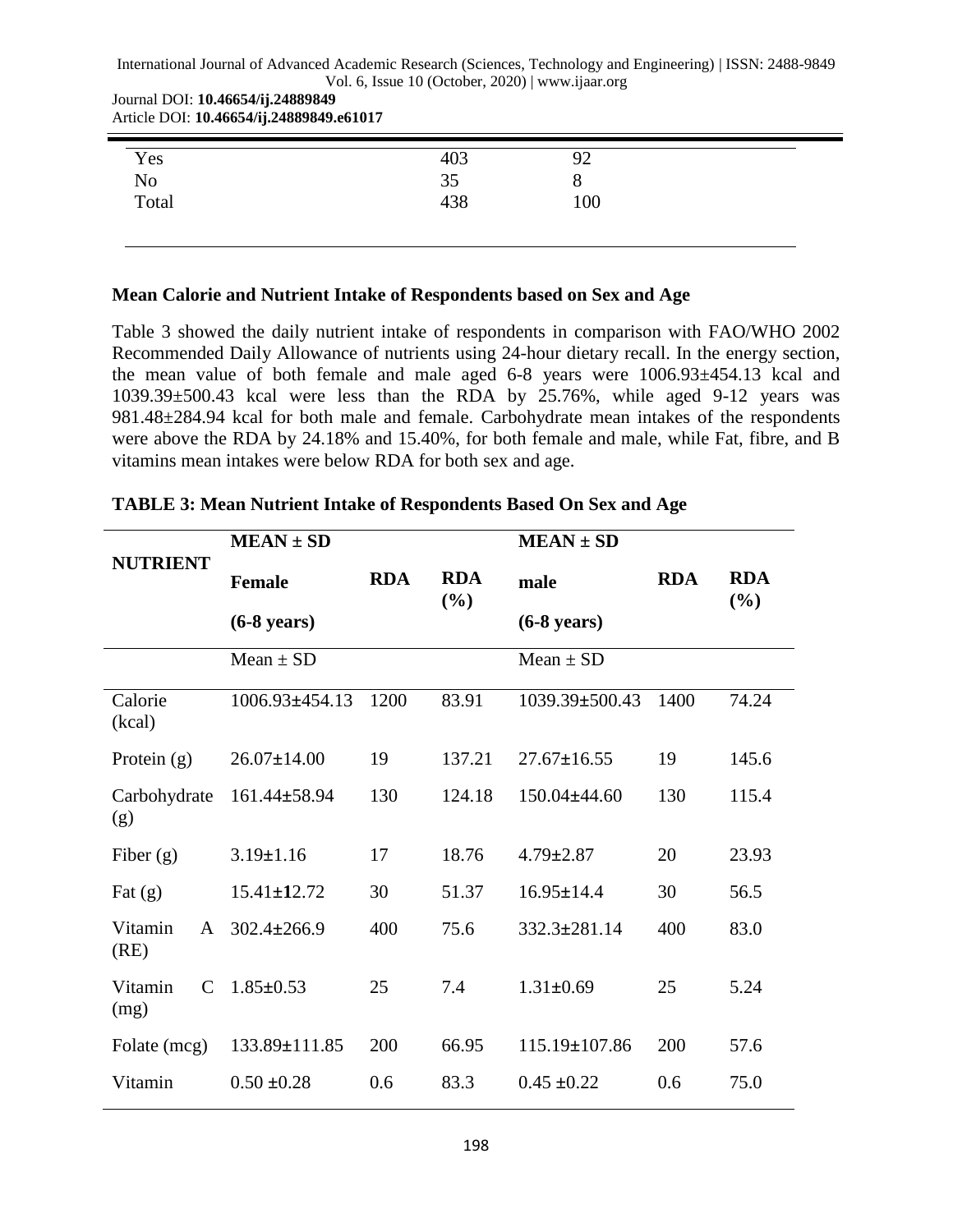| B1(mg)                     |                   |     |       |                     |     |       |
|----------------------------|-------------------|-----|-------|---------------------|-----|-------|
| Vitamin<br>B2(mg)          | $0.23 \pm 0.16$   | 0.6 | 38.3  | $0.23 \pm 0.15$     | 0.6 | 38.3  |
| Vitamin<br>B3(mg)          | $4.92 \pm 1.34$   | 8.0 | 61.5  | $4.68 \pm 1.11$     | 8.0 | 58.5  |
| Vitamin<br>B6(mg)          | $0.24 \pm 0.13$   | 0.6 | 46    | $0.16 \pm 0.05$     | 0.6 | 26.7  |
| Vitamin B12<br>(mcg)       | $0.44 \pm 0.30$   | 1.2 | 36.67 | $0.79 \pm 0.32$     | 1.2 | 65.83 |
| Calcium<br>(mg)            | $80.68 \pm 58.21$ | 800 | 10.09 | $116.07 \pm 108.24$ | 800 | 14.5  |
| $\text{Zinc} \text{ (mg)}$ | $4.79 \pm 2.23$   | 5   | 95.8  | $5.21 \pm 2.23$     | 5   | 104.2 |
| Iron $(mg)$                | $8.12 \pm 3.12$   | 10  | 81.2  | $8.31 \pm 2.89$     | 10  | 83.1  |

#### Journal DOI: **10.46654/ij.24889849** Article DOI: **10.46654/ij.24889849.e61017**

# **TABLE 3: Mean Nutrient Intake Of Respondents Based On Sex And Age (cont'd)**

|                     |              |                        |            |                   | TADLE 3. Mean Nutrient miake Of Respondents Dased On Sex And Age (Com u) |            |                      |
|---------------------|--------------|------------------------|------------|-------------------|--------------------------------------------------------------------------|------------|----------------------|
|                     |              | $MEAN \pm SD$          |            |                   | $MEAN \pm SD$                                                            |            |                      |
| <b>NUTRIENT</b>     |              | <b>Female</b>          | <b>RDA</b> | <b>RDA</b><br>(%) | male                                                                     | <b>RDA</b> | <b>RDA</b><br>$(\%)$ |
|                     |              | $(9-12 \text{ years})$ |            |                   | $(9-12 \text{ years})$                                                   |            |                      |
|                     |              | Mean $\pm$ SD          |            |                   | Mean $\pm$ SD                                                            |            |                      |
| Calorie<br>(kcal)   |              | 981.48±284.94          | 1600       | 61.34             | 981.48±284.94                                                            | 1800       | 54.5                 |
| Protein $(g)$       |              | $23.47 \pm 10.87$      | 34         | 69                | $24.84 \pm 8.55$                                                         | 34         | 73.1                 |
| Carbohydrate<br>(g) |              | $164.05 \pm 51.17$     | 130        | 126.2             | $185.21 \pm 60.35$                                                       | 130        | 142.5                |
| Fiber $(g)$         |              | $1.74 \pm 1.97$        | 22         | 7.91              | $2.23 \pm 2.71$                                                          | 25         | 8.92                 |
| Fat $(g)$           |              | $12.84 \pm 8.32$       | 30         | 42.8              | $13.41 \pm 8.19$                                                         | 30         | 44.7                 |
| Vitamin<br>(RE)     | $\mathsf{A}$ | $294.34 \pm 266.0$     | 600        | 49.1              | $424.02 \pm 3.16$                                                        | 600        | 70.67                |
| Vitamin<br>(mg)     | $\mathsf{C}$ | $1.65 \pm 6.37$        | 45         | 3.67              | $1.60 \pm 5.88$                                                          | 45         | 3.60                 |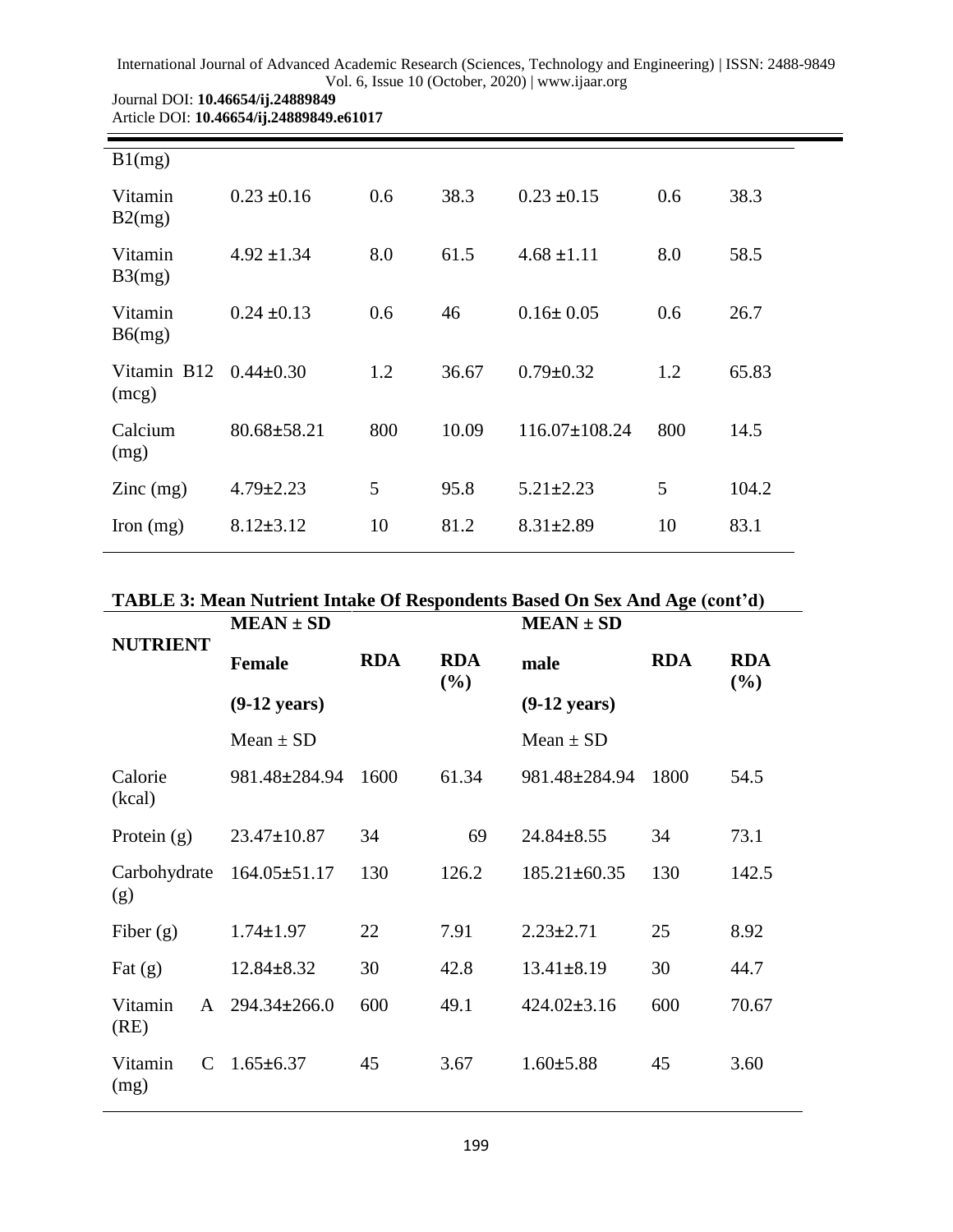| Folate (mcg)                           | $138.72 \pm 149.13$ | 300  | 46.24 | 170.66±168.88     | 200  | 85.33 |
|----------------------------------------|---------------------|------|-------|-------------------|------|-------|
| Vitamin<br>B1(mg)                      | $0.49 \pm 0.46$     | 0.9  | 54.4  | $0.57 \pm 0.53$   | 0.9  | 63.3  |
| Vitamin<br>B2(mg)                      | $0.24 \pm 0.25$     | 0.9  | 26.7  | $0.27 \pm 0.23$   | 0.9  | 30.0  |
| Vitamin<br>B3(mg)                      | $4.94 \pm 2.34$     | 12   | 49.8  | $5.97 \pm 3.44$   | 12.0 | 49.8  |
| Vitamin<br>B6(mg)                      | $0.18 \pm 0.16$     | 1.0  | 18.0  | $0.21 \pm 0.19$   | 1.0  | 21.0  |
| Vitamin B12<br>(mcg)                   | $0.51 \pm 0.38$     | 1.8  | 28.3  | $0.65 \pm 0.17$   | 1.8  | 36.11 |
| Calcium<br>(mg)                        | $59.56 \pm 28.27$   | 1300 | 4.6   | $65.53 \pm 37.65$ | 1300 | 5.04  |
| $\text{Zinc} \left( \text{mg} \right)$ | $4.98 \pm 2.51$     | 8    | 62.3  | $4.90 \pm 1.79$   | 8    | 61.3  |
| Iron $(mg)$                            | $8.73 \pm 2.89$     | 8    | 109.1 | $9.68 \pm 3.03$   | 8    | 121.0 |

#### Journal DOI: **10.46654/ij.24889849** Article DOI: **10.46654/ij.24889849.e61017**

# **Anthropometric characteristics of the respondents**

Table 4 showed that height, MUAC, and BMI were significantly different in both ages and sexes (p≤0.05). There is no significant difference between the mean weights of age 6-8 years for boys.

# **Table 4: Anthropometric indices of the respondents**

| Variable       | Age $6-8(n=275)$  | Age $9-12(n=163)$ |         |         |
|----------------|-------------------|-------------------|---------|---------|
|                | $Mean \pm SD$     | $Mean \pm SD$     | t-value | p-value |
| <b>Male</b>    |                   |                   |         |         |
| Weight (kg)    | $21.98 \pm 3.34$  | $28.10\pm4.92$    | 2.26    | 0.06    |
| Height (cm)    | $119.95 \pm 0.07$ | $132.73 \pm 0.75$ | 3.51    | $0.03*$ |
| MUAC (cm)      | $16.10 \pm 1.11$  | $17.27 \pm 1.27$  | 4.92    | $0.00*$ |
| BMI $(kg/m^2)$ | $15.73 \pm 1.36$  | $16.07 \pm 2.11$  | 3.14    | $0.00*$ |
|                |                   |                   |         |         |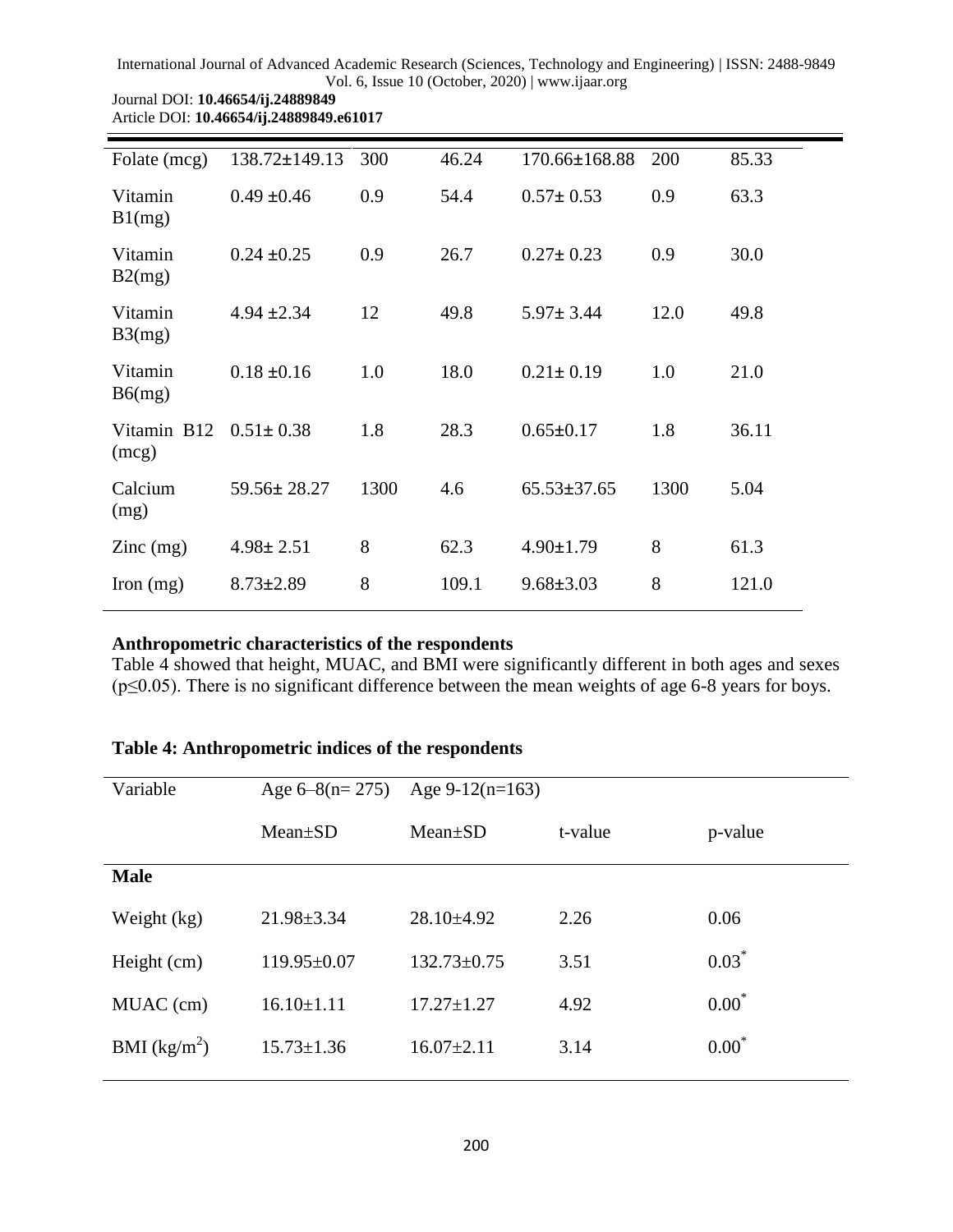| Journal DOI: 10.46654/ij.24889849        |
|------------------------------------------|
| Article DOI: 10.46654/ij.24889849.e61017 |

| Female         |                                           |                   |         |          |
|----------------|-------------------------------------------|-------------------|---------|----------|
| Weight (kg)    | $22.72 \pm 3.27$                          | $27.94 \pm 5.18$  | 5.62    | $0.00*$  |
| Height (cm)    | $122.3 \pm 0.07$                          | $132.01 \pm 0.09$ | 4.01    | $0.01^*$ |
| MUAC (cm)      | $16.13 \pm 1.47$                          | $17.19 \pm 1.22$  | 4.30    | $0.00*$  |
| BMI $(kg/m^2)$ | $15.73 \pm 1.52$                          | $16.15 \pm 2.08$  | $-3.70$ | $0.00*$  |
|                | *Statistically significant ( $n < 0.05$ ) |                   |         |          |

### **\*Statistically significant (p ≤ 0.05)**

Table 5 showed the nutritional status of the pupils using *BMI-for-Age* percentile based on the WHO reference standard. Majority of the pupils 64.8% were normal, 28.5% were underweight, while 5.0% were overweight.

| <b>Variable</b>      | Frequency (N) | Percentage $(\% )$ |  |
|----------------------|---------------|--------------------|--|
| <b>WAZ</b>           |               |                    |  |
| Normal               | 335           | 77.5               |  |
| Mild underweight     | 86            | 6.7                |  |
| Moderate underweight | 33            | 4.1                |  |
| Severe underweight   | 13            | 1.7                |  |
| Total                | 438           | 100.0              |  |
| <b>HAZ</b>           |               |                    |  |
| Normal               | 229           | 52.3               |  |
| Mild stunting        | 122           | 27.9               |  |
| Moderate stunting    | 67            | 15.3               |  |
| Severe stunting      | 20            | 4.6                |  |
| Total                | 438           | 100.0              |  |

# **Table 5: Nutritional Status of the school Respondents**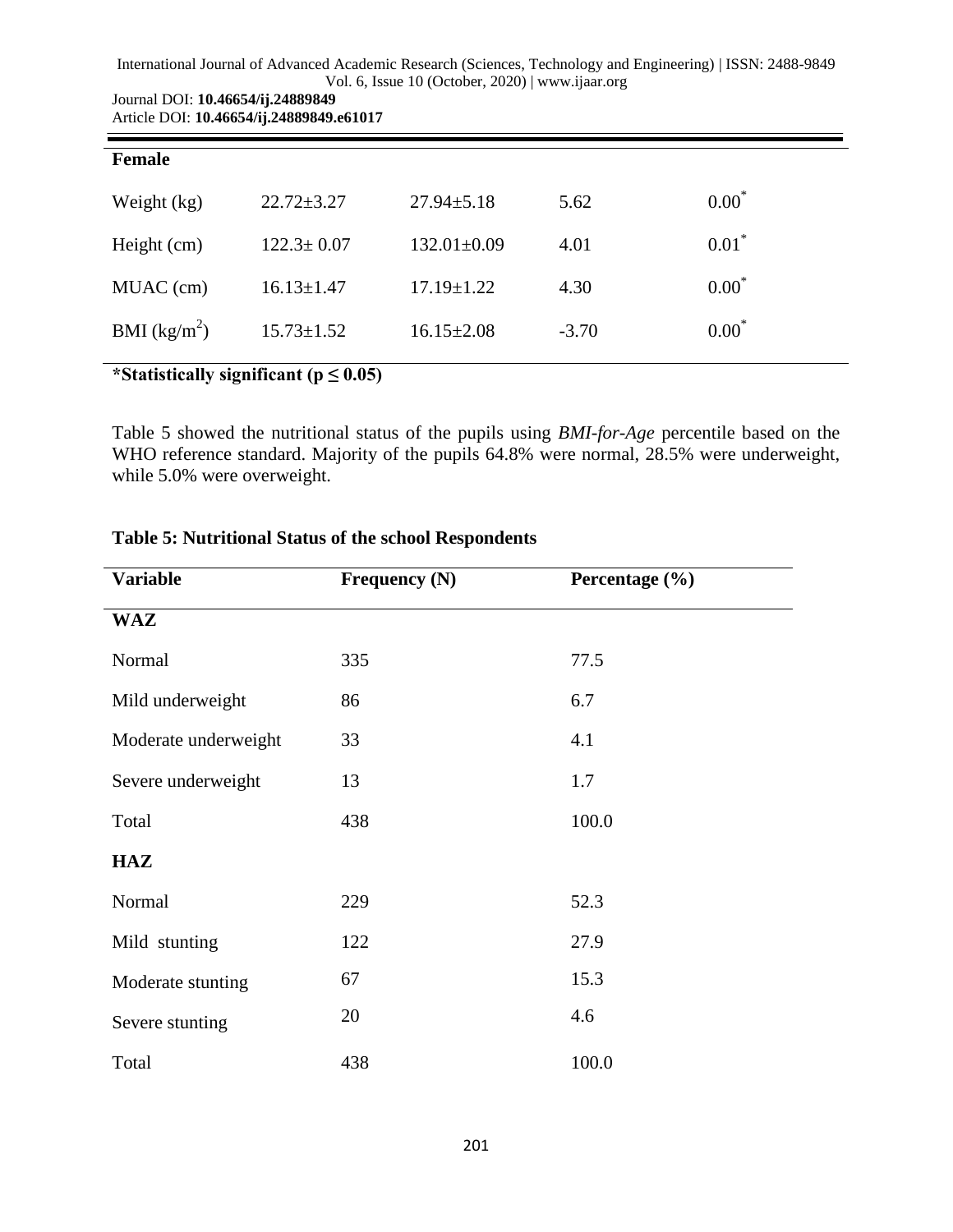| Journal DOI: 10.46654/ij.24889849        |
|------------------------------------------|
| Article DOI: 10.46654/ij.24889849.e61017 |

| <b>BMI-for-age Z</b> |     |      |  |
|----------------------|-----|------|--|
| Underweight          | 125 | 28.5 |  |
| Normal               | 284 | 64.8 |  |
| Overweight           | 22  | 5.0  |  |
| Obese                | 3   | 1.4  |  |

Table 6 showed the distribution of socioeconomic characteristics by BMI-for-Age among pupils. Out of 438 pupils, 4.3% of the female pupils were found to be overweight and 5.9% was found to be overweight among male, which shows significant at  $P \le 0.05$ . There was no significant association between the BMI-for Age and age of the respondents with age 6-8 and 9-12 years at  $P \le 0.05$ . Mothers level of education was significant, while sex, age, fathers and mothers occupation, and father education were not significant ( $P \le 0.05$ ).

|                           | <b>Underweight Normal</b> |            | Overweight | <b>Obese</b> | $\chi^2$ | <b>P-value</b> |
|---------------------------|---------------------------|------------|------------|--------------|----------|----------------|
| <b>Sex</b>                |                           |            |            |              |          |                |
| Male                      | 61(29.8)                  | 129(62.9)  | 12(5.9)    | 3(1.5)       | 1.852    | 0.708          |
| Female                    | 64(27.5)                  | 155(35.4)  | 10(4.3)    | 4(1.7)       |          |                |
| Age (years)               |                           |            |            |              |          |                |
| $6 - 8$                   | 72(26.2)                  | 188 (68.4) | 12(4.4)    | 3(1.1)       | 5.599    | 0.231          |
| $9 - 12$                  | 53 (32.5)                 | 96 (58.9)  | 10(6.1)    | 4(2.5)       |          |                |
| Family                    |                           |            |            |              |          |                |
| background                |                           |            |            |              |          |                |
| Monogamy                  | 57(10.2)                  | 204(68.8)  | 6(2.1)     | 6(1.9)       |          |                |
| Polygamy                  | 4(2.6)                    | 19(13.6)   | 0(0.0)     | 1(0.6)       | 3.138    | 0.371          |
| <b>Education level of</b> |                           |            |            |              |          |                |
| mother                    |                           |            |            |              |          |                |
| No education              | 42 (32.3)                 | 82(63.16)  | 2(1.53)    | 0(0.00)      |          |                |
| Primary education         | 46 (24.47)                | 127        | 12(6.38)   | 3(1.60)      | 20.686   | 0.014          |
|                           |                           | (67.55)    |            |              |          |                |

**Table 6: Association of Socioeconomic Characteristics of Respondents with their BMI-forage Percentile**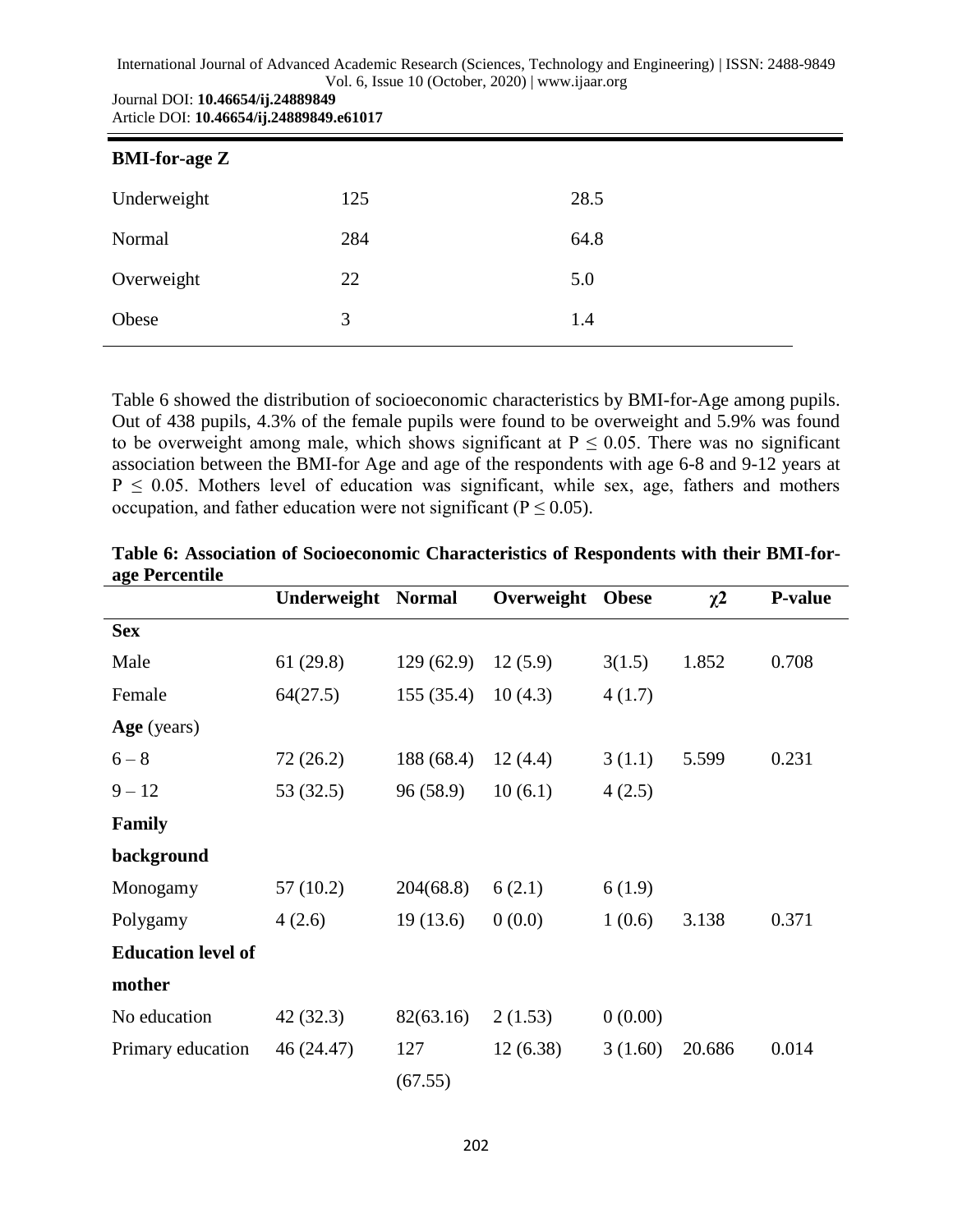| Article DOI: 10.46654/ij.24889849.e61017 |            |            |         |         |        |       |
|------------------------------------------|------------|------------|---------|---------|--------|-------|
| Secondary                                | 35 (30.70) | 71 (62.28) | 8(7.02) | 0(0.00) |        |       |
| education                                |            |            |         |         |        |       |
| Tertiary education                       | 2(33.3)    | 4(66.67)   | 0(0.00) | 0(0.00) |        |       |
| <b>Education level of</b>                |            |            |         |         |        |       |
| father                                   |            |            |         |         |        |       |
| No education                             | 2(2.90)    | 6(8.70)    | 2(2.90) | (0.00)  |        |       |
| Primary education                        | 49 (27.53) | 118        | 9(5.06) | 1(0.56) | 13.275 | 0.349 |
|                                          |            | (66.29)    |         |         |        |       |
| Secondary                                | 49 (27.07) | 119        | 9(4.97) | (0.00)  |        |       |
| education                                |            | (65.75)    |         |         |        |       |
| <b>Occupation of</b>                     |            |            |         |         |        |       |
| father                                   |            |            |         |         |        |       |
| Civil servant                            | 7(21.88)   | 22(65.64)  | 3(9.38) | 0(0.00) |        | 0.452 |
| Trader                                   | 16 (18.39) | 68(78.16)  | 3(3.45) | 1(1.15) |        |       |
| Employee of                              | 40 (28.57) | 92(65.71)  | 7(5.00) | 1(0.71) |        |       |
| Private                                  |            |            |         |         |        |       |
| Organization                             |            |            |         |         |        |       |

\*Statistically significant ≤0.05)

Journal DOI: **10.46654/ij.24889849**

| Table 6: Association of Socioeconomic Characteristics by BMI-for- age Percentile Cont'd |                           |            |                  |         |          |                |  |
|-----------------------------------------------------------------------------------------|---------------------------|------------|------------------|---------|----------|----------------|--|
|                                                                                         | <b>Underweight Normal</b> |            | Overweight Obese |         | $\chi^2$ | <b>P-value</b> |  |
| Occupation of<br>mother                                                                 |                           |            |                  |         |          |                |  |
| Civil servant                                                                           | 2(14.29)                  | 11(78.57)  | 1(7.14)          | 0(0.00) |          |                |  |
| Trader                                                                                  | 75 (27.78)                | 176        | 15(5.56)         | 4(1.48) |          |                |  |
|                                                                                         |                           | (65.19)    |                  |         |          |                |  |
| Artisan                                                                                 | 18 (31.58)                | 34(59.65)  | 5(8.77)          | 0(0.00) | 16.181   | 0.881          |  |
| House wife                                                                              | 28(30.11)                 | 61 (65.59) | 1(1.08)          | 2(2.16) |          |                |  |
| Employee of<br>Private<br>Organization                                                  | 2(50.00)                  | 2(50.00)   | 0(0.00)          | 0(0.00) |          |                |  |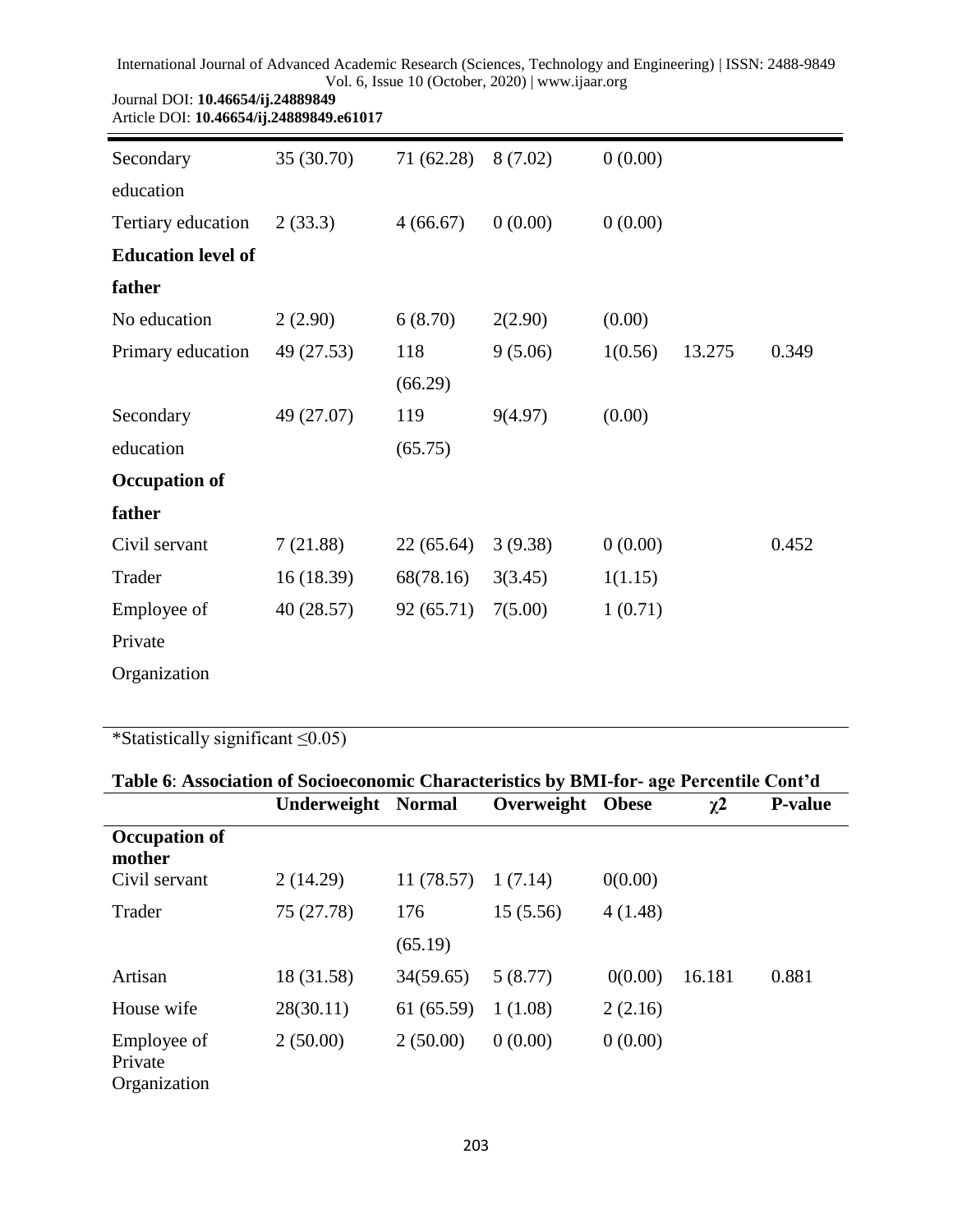| International Journal of Advanced Academic Research (Sciences, Technology and Engineering)   ISSN: 2488-9849 |  |
|--------------------------------------------------------------------------------------------------------------|--|
| Vol. 6, Issue 10 (October, 2020)   www.ijaar.org                                                             |  |

| Journal DOI: 10.46654/ij.24889849        |  |
|------------------------------------------|--|
| Article DOI: 10.46654/ij.24889849.e61017 |  |

| Living with            |            |            |           |         |         |           |
|------------------------|------------|------------|-----------|---------|---------|-----------|
| parent                 |            |            |           |         |         |           |
| yes                    | 115(28.55) | 264        | 17(4.22)  | 7(1.74) |         |           |
|                        |            | (65.51)    |           |         |         |           |
| N <sub>o</sub>         | 10(28.57)  | 20(57.14)  | 5(14.28)  | 0(0.00) | 464.191 | $0.000*$  |
| <b>Household size</b>  |            |            |           |         |         |           |
| $1 - 4$                | 12(29.27)  | 28 (68.29) | 1(2.44)   | 0(0.0)  |         |           |
| $5 - 8$                | 91 (27.00) | 221()      | 18(65.58) | 7(2.08) |         |           |
| $9 - 12$               | 16(34.04)  | 30(63.83)  | 1(2.13)   | 0(0.00) | 26.146  | $0.010^*$ |
| $13 - 16$              | 4(57.14)   | 2(28.57)   | 1(14.29)  | 0(0.00) |         |           |
| Others                 | 2(33.33)   | 3(50.00)   | 1(16.67)  | 0(0.00) |         |           |
| <b>Source of water</b> |            |            |           |         |         |           |
| <b>Borehole</b>        | 29 (24.37) | 83 (69.75) | 5(4.2)    | 0(0.00) |         |           |
| Pipe borne water       | 70 (29.29) | 150        | 14(5.86)  | 5(2.09) |         |           |
|                        |            | (62.76)    |           |         |         |           |
| Well                   | 26(32.5)   | 51(63.75)  | 3(3.75)   | 0(0.00) | 83.078  | 0.000     |

\*Statistically significant ( $p \le 0.05$ )

### **DISCUSSION**

Children in the age group 6- 12 years are often considered as school age. Nutritional status of children is still an important determinant of child health (Okolo et al; 2003). The prevalence of malnutrition among school aged children attending public primary schools in Agege Local Government Area in Lagos State is similar to those found in the literature. The prevalence of underweight was 28.5%, using BMI for age. Prevalence of underweight is highest among age 9 to 12 (32.5%) than age 6 to 8 years. Almost two-thirds of the school aged children studied had normal nutritional status of 64.8% which is similar to studies on school aged children in Sagamu and Pakistan with 65% to 87% respectively (Fetuga, et al, 2010). Adegun et al., (2011) in assessing the school age children in Ekiti found that 45.5% of the respondents had normal nutritional status; these findings also showed the various forms of under nutrition (stunting, underweight, and thinness) occurred more frequently than overweight/obesity in the population studied.

A major study of school age children from developing countries indicated that the overall prevalence of underweight between 34 -62%; the SCN notes that among school age children underweight is more prevalent than wasting (SCN, 2002), which is in agreement with this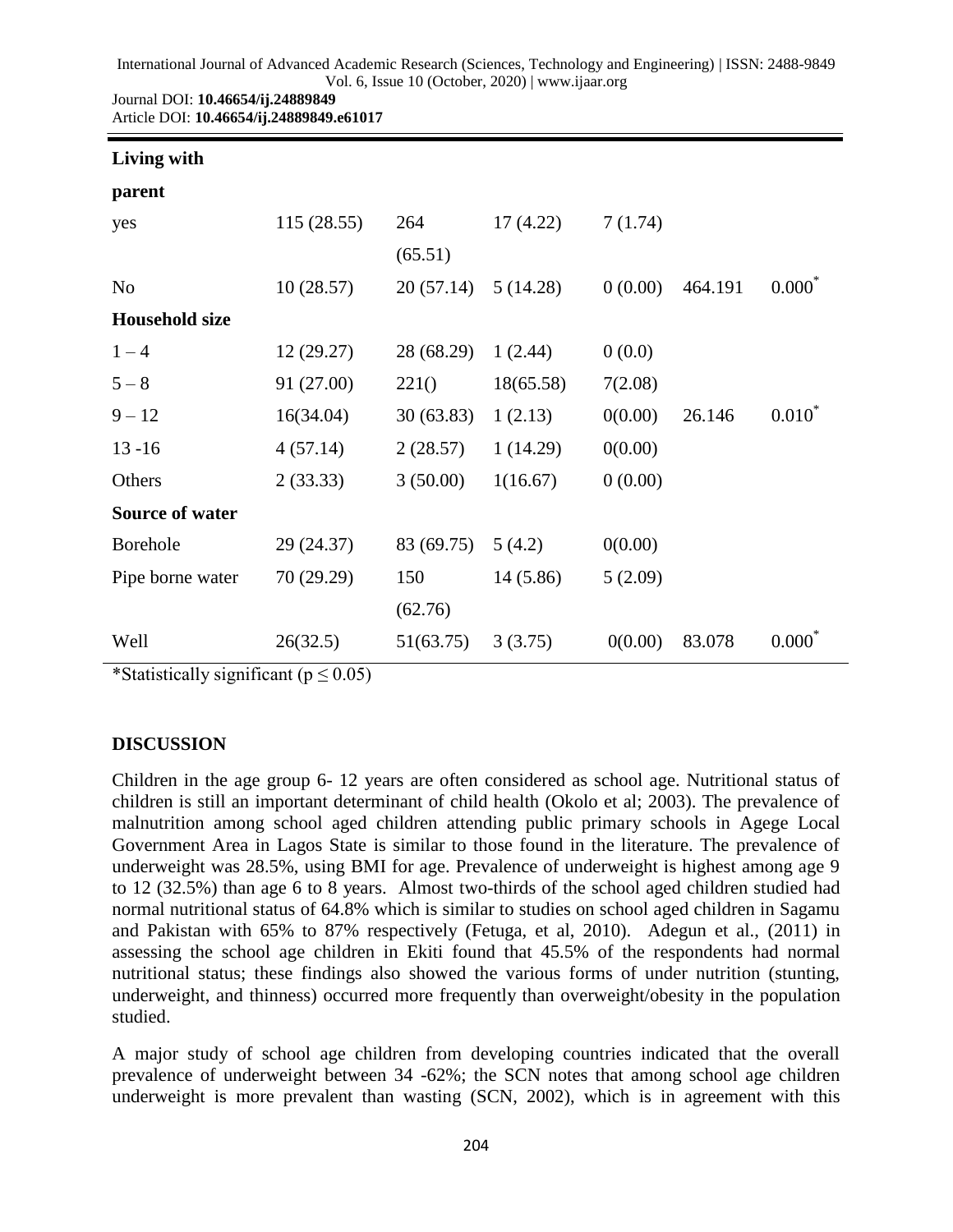present study. Stunting was the most common form of under-nutrition while wasting was the least among children in the present study. Overall, 28.5%, 24.0% and 47.7% were underweight, thinned and stunted respectively, similar to findings of Fetuga, et al, (2010) in Sagamu, Ogun state, and Kaushik, et al. (2008), in West Bengal, India, which showed that the prevalence of underweight and stunting (61.2% and 27.8% respectively), prevalence of underweight in west Bengal, India was 27% and 30% in Pakistan. Similarly, the prevalence of stunting in the present study was lower (23%) than reported among children in West Bengal, India 15% and 35% prevalence reported among the aforementioned Pakistani children, but closer to the prevalence rate 14.2% in Sagamu, Ogun state.(Fetuga et al, 2010).

Considering the BMI -for –age of the respondents based on gender, age and class, the results showed that male respondents (29.8%) had higher prevalence of underweight than the female respondents (27.5%), which is in agreement with findings of Ekhator, et al, (2012) in Edo state of Nigeria and Fetuga, (2010) in Ogun State, with prevalence of stunting more common in male than female (16.2% and 16.9%) and (13.4% and 11.7%) respectively. Across the age group, underweight was most common among 9 to 12 years and lesser in ages 6 to 8 both gender, this is similar to the findings of Fetuga, (2011). Whereas prevalence of overweight and obesity were least recorded in all the age groups as observed in this study as well as in the findings of Ekhator in Benin state of Nigeria. Underweight was more prevalent in primary six pupils (44%) and least recorded in primary three pupils in this study.

The mean nutrient intake of the respondents using the 24 hour dietary recall showed that only the female respondents of age 6 to 8 years had adequate calorie intake (83.91%), close to the findings of Mario, (2009) in Mexican children reported energy adequacy of 88.0%. The mean protein and carbohydrate, of age 6 to 8 years exceeded RDA 137.21% (26.07g) and 124.18% (161.44g) respectively, whereas, the fat and fiber intake of this age group were 15.41 (51.37%) and 18.76% (3.19g) were inadequate and also lower than that of Mexican children (Mario, 2009), the vitamin A (75.6% ) slightly below the RDA, vitamin B1,B2, B3, B6 and B12 did not meet the RDA, also observed for age 9 to 12 in both sexes, which is similar to the findings in Ekiti, Osun and Sagamu in Ogun state.

The adequacy of nutrient intake of school children which was low could also contribute to the high prevalence of malnutrition seen among the school age children with stunting level recorded to be as high also 36.3% in age 6 to 8 years and 16% in age 9 to 13 years, as well as micronutrient deficiencies.

# **CONCLUSION**

Malnourished children have multiple functional disadvantages that persist throughout adulthood and poor nutrition almost certainly plays a role. It is probable that nutrient intake of the school age children is particularly important. The poor development of malnourished children is likely to limit economic productivity in individual adults and nations.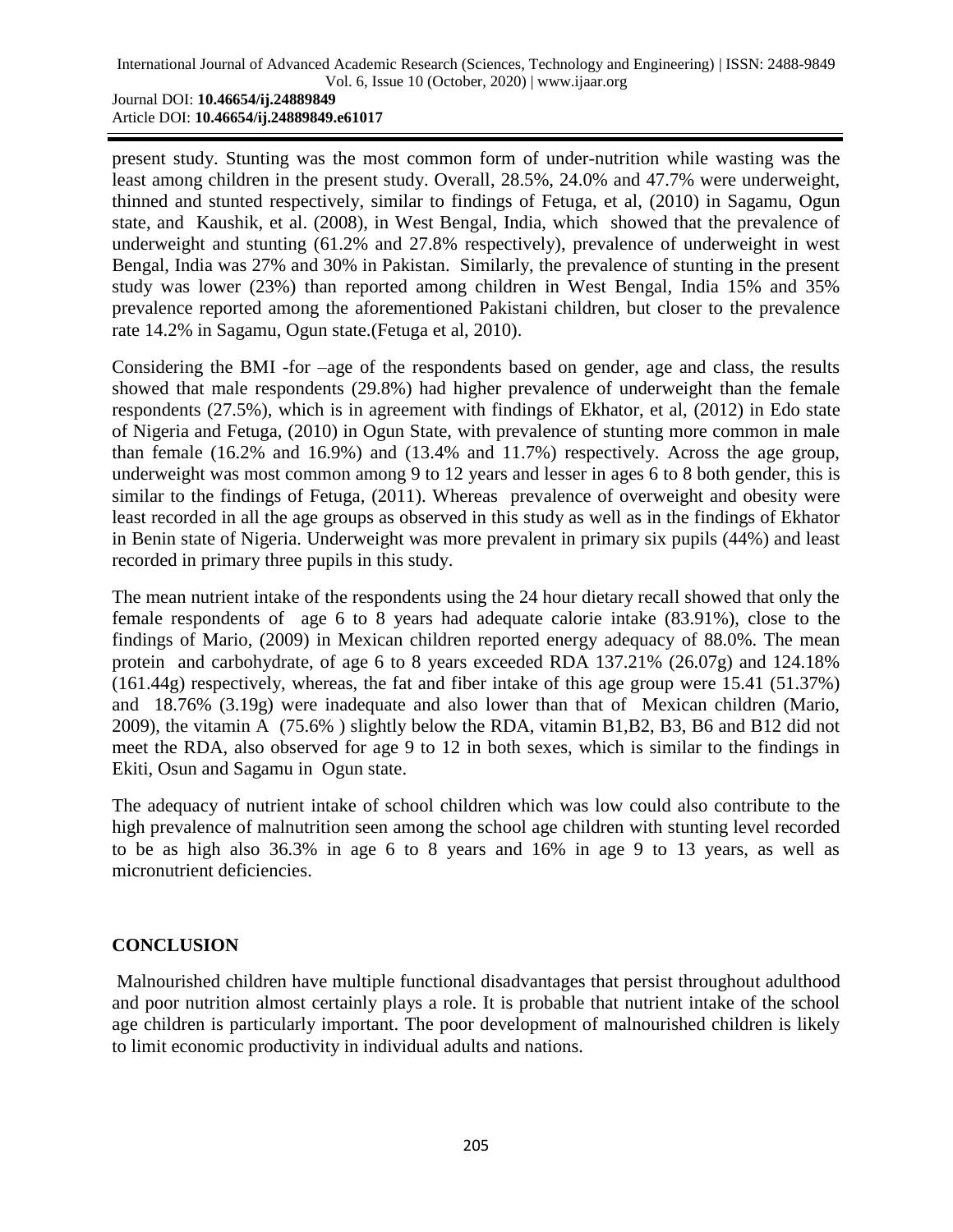### **RECOMMENDATION**

There is the need for effective multifaceted policies and programmes at all levels aimed at reducing and combating all forms of childhood; under-nutrition, illnesses/diseases, and micronutrient deficiencies in view of the high prevalence of protein energy malnutrition observed in the study population. It will contribute immensely to reduction in the burden of disease and enhance national productivity.

#### **Limitation**

Meals consumed at home and elsewhere were not taken into account in this study.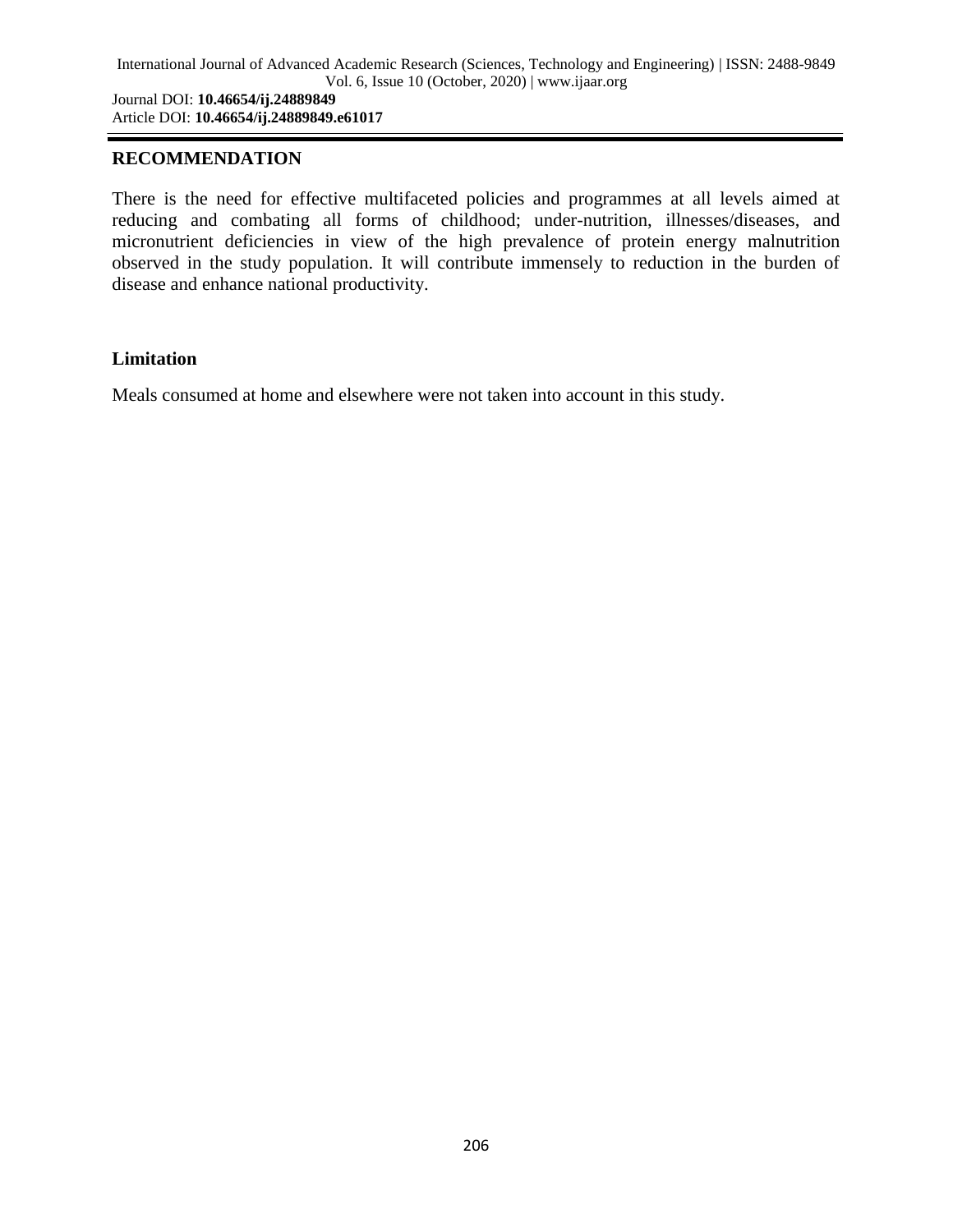### **Reference**

- Abidoye R. O., and Akande, P.A. 2000. Nutritional status of public primary school children: a comparison between an upland and riverine area of Ojo LGA, Lagos State, Nigeria. Nutrition Health 14: 225–240.
- Abidoye R. O., and Akande, P.A. 2000. Nutritional status of public primary school children: a comparison between an upland and riverine area of Ojo LGA, Lagos State, Nigeria. Nutrition Health14: 225–240.
- Adamu, A., Adjei, N. G. and Kubuga, C. K. 2012. Effects of dietary patterns on the nutritional status of primary school children in Tamale Metropolis. *Pakistan Journal of Nutrition.*11 (7): 591 – 609**.**
- Adebambo O.A, 2006. Agricultural development and food production, imperatives for a successful school feeding programme in Nigeria. Proceedings of  $37<sup>th</sup>$  conference of Nutrition Society of Nigeria, Pp 16 -21.
- Adegun J.A., Ajayi-Vincent O.B. and Alebiosu E.O. 2011. Differences in the nutritional status of young school children from public and private owned primary schools in Ekiti state, Nigeria Ekiti State University (EKSU), Department of Human Kinetic & Health Education, Ado-Ekiti, Nigeria.
- Edukugho, E. 2004. Malnutrition: On a silent rampage in schools in Nigeria. Vanguard Newspaper Thursday, December 30, pp 1-2.
- Ejekwu, A .D., Ene-Obong, H.N, and Oguizu O. J. 2012: Nutritional status and cognitive performance among children aged 5-12 from urban and rural areas of Enugu state, Nigeria. Afr J. Psychol study soc issues; 15: 481-96.
- Ekhator, C.N., Omemu O.V. and Awunor, N.S. 2012: Assessment of the nutritional status in a rural community of central Edo State, south-south part of Nigeria. International journal of community research Vol1 (1): 1-6
- Fetuga M.B., OgunlesiT. A. and Adekanmbi, A. F. 2007. Nutritional Status of Semi-Urban Nigerian School Children using the 2007 WHO Reference Population west African journal of medicine WAJM 2011; 30(5): 331–336.
- Fetuga, Bolanle & Ogunlesi, Tinuade & Adekanmbi, Folashade & Alabi, AD. (2010). Growth Pattern of Schoolchildren in Sagamu, Nigeria Using the CDC Standards and 2007 WHO Standards. Indian pediatrics. 48. 523-8. 10.1007/s13312-011-0094-x.
- Kaushik, B., and Samiran B. 2008. Prevalence of underweight and stunting among school children in West Bengal.Indian JPediatr. 75: 1272.
- Mario-florae, M.D. 2009. Energy nutrient intake among Mexican school- aged children Mexican national health and nutrition survey 2006, m.csaludpunlica,mex, 51 supply 4:S 540- S 550.